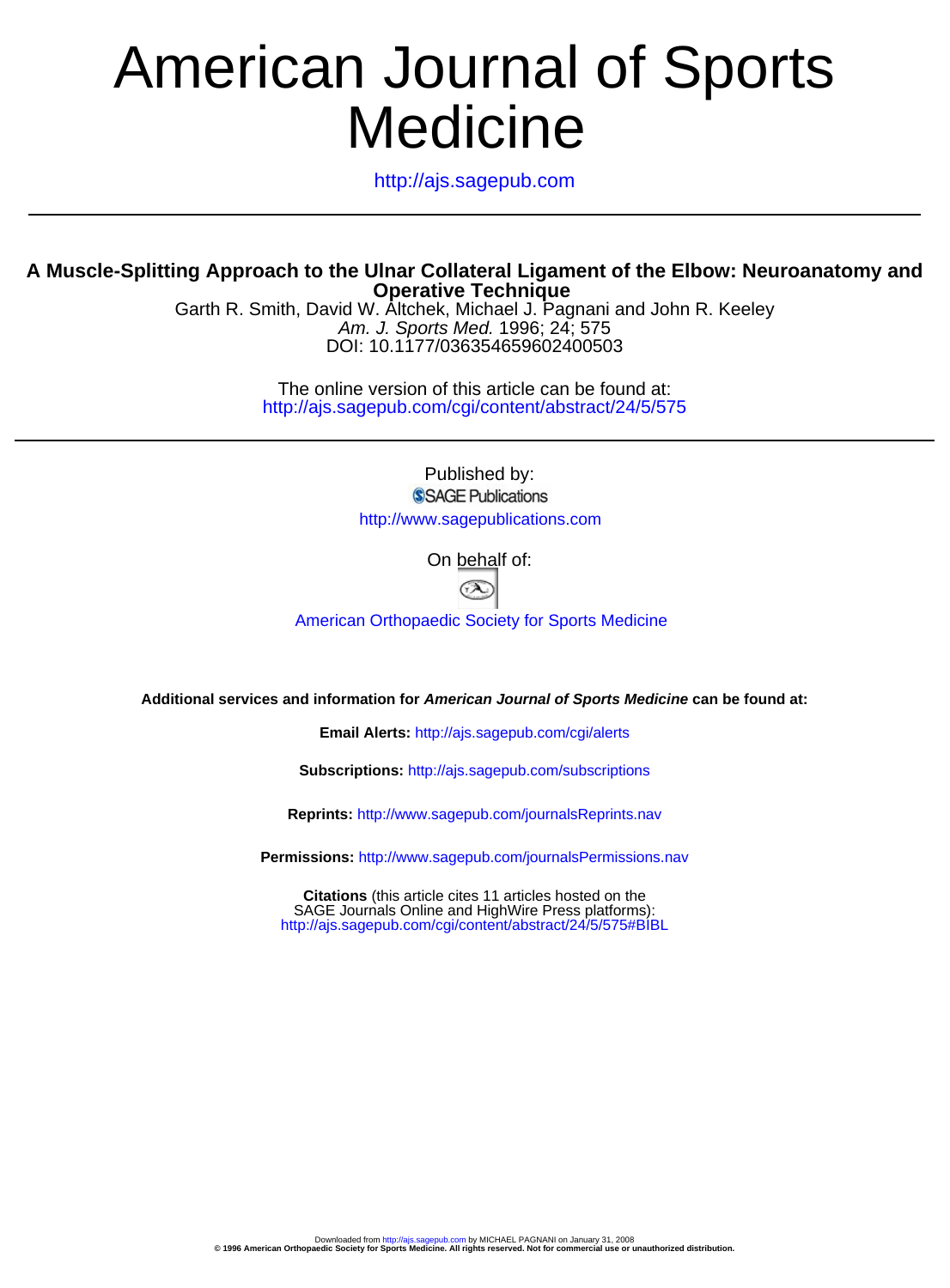## A Muscle-Splitting Approach to the Ulnar Collateral Ligament of the Elbow

### Neuroanatomy and Operative Technique

Garth R. Smith,\*† MD, David W. Altchek,\* MD, Michael J. Pagnani,‡ MD, and John R. Keeley,\* PA-C

From the \*Hospital for Special Surgery, Sports Medicine Service, New York, New York, and the ‡Lipscomb Clinic, Nashville, Tennesse

#### ABSTRACT

The standard surgical approach for repair or reconstruction of the ulnar collateral ligament of the elbow involves lifting off of the tendon of the common flexor bundle at its origin on the medial epicondyle. However, a more limited muscle-splitting approach may be feasible. A muscle-splitting approach is less traumatic to the flexor-pronator muscle mass, and it could decrease operative time and lessen immediate morbidity after surgery. A proposed muscle-split through the common flexor bundle extends from the medial humeral epicondyle to a point distal to the tubercle of the ulna such that repair or reconstruction can be performed on the ulnar collateral ligament. To examine the feasibility of this approach, we performed a study combining anatomic dissections with clinical observations. We dissected 15 fresh-frozen adult cadaveric elbows to examine the neuroanatomy of the medial side of the elbow. All pertinent nerves were identified and mapped. From these data, we defined a "safe zone" for a muscle-splitting approach to the ulnar collateral ligament that allows adequate room for repair or reconstruction of the ligament without risking denervation of the surrounding musculature. The safe zone extends from the medial humeral epicondyle to approximately 1 cm distal to the insertion of the ulnar collateral ligament on the tubercle of the ulna. Twenty-two patients with ulnar collateral ligament tears underwent either a direct repair or a reconstruction of the ligament using the proposed muscle-splitting approach. With a minimum followup of 1 year, there was no clinical evidence of muscle denervation. From the combined anatomic

t Address correspondence and repnnt requests to Garth R Smith, MD, Towson Orthopedic Associates, 8322 Bellona Avenue, Baltimore, MD 21204 No author or related institution has received any financial benefit from research in this study

study and clinical data, we believe that a less traumatic muscle-splitting approach to the ulnar collateral ligament affords a safe and simple surgical approach for repair or reconstruction of the ligament.

As originally described by Jobe et al., $<sup>8</sup>$  the standard sur-</sup> gical approach for repair or reconstruction of the anterior band of the ulnar collateral ligament (UCL) of the elbow involves transection and lifting off of the tendon of the common flexor bundle and a part of the pronator teres muscle at its origin on the medial humeral epicondyle. This approach has provided a safe and reliable method for exposing the UCL and its surrounding bony anatomy to perform ligament reconstructive procedures. However, our clinical experience has led us to believe that a more limited, less traumatic muscle-splitting approach to the UCL can be used, thus preventing the need to take downand subsequently repair-a portion of the origin of the common flexor bundle. In the initial description of the surgical technique for ligament reconstruction by Jobe and coworkers,<sup>8</sup> a fascial split was made over the UCL's anterior band to assess the ligament's integrity. Subsequently, Jobe and El Attrache<sup>7</sup> have demonstrated that it may not always be necessary to take down the common flexor bundle and that ligament repair or reconstruction may be possible solely through the muscle-split. We wish to better define both the anatomic guidelines for positioning the muscle-split, as well as the distal extent to which the split can be carried, to determine its potential use as the primary means of exposure for either ligament repair or reconstruction.

A muscle-splitting approach is less traumatic to the flexor-pronator muscle mass and could potentially decrease operative time and lessen immediate morbidity after surgery. To show the efficacy of an intramuscularsplitting approach to the UCL, a study must demonstrate that the surgical approach is safe and technically feasible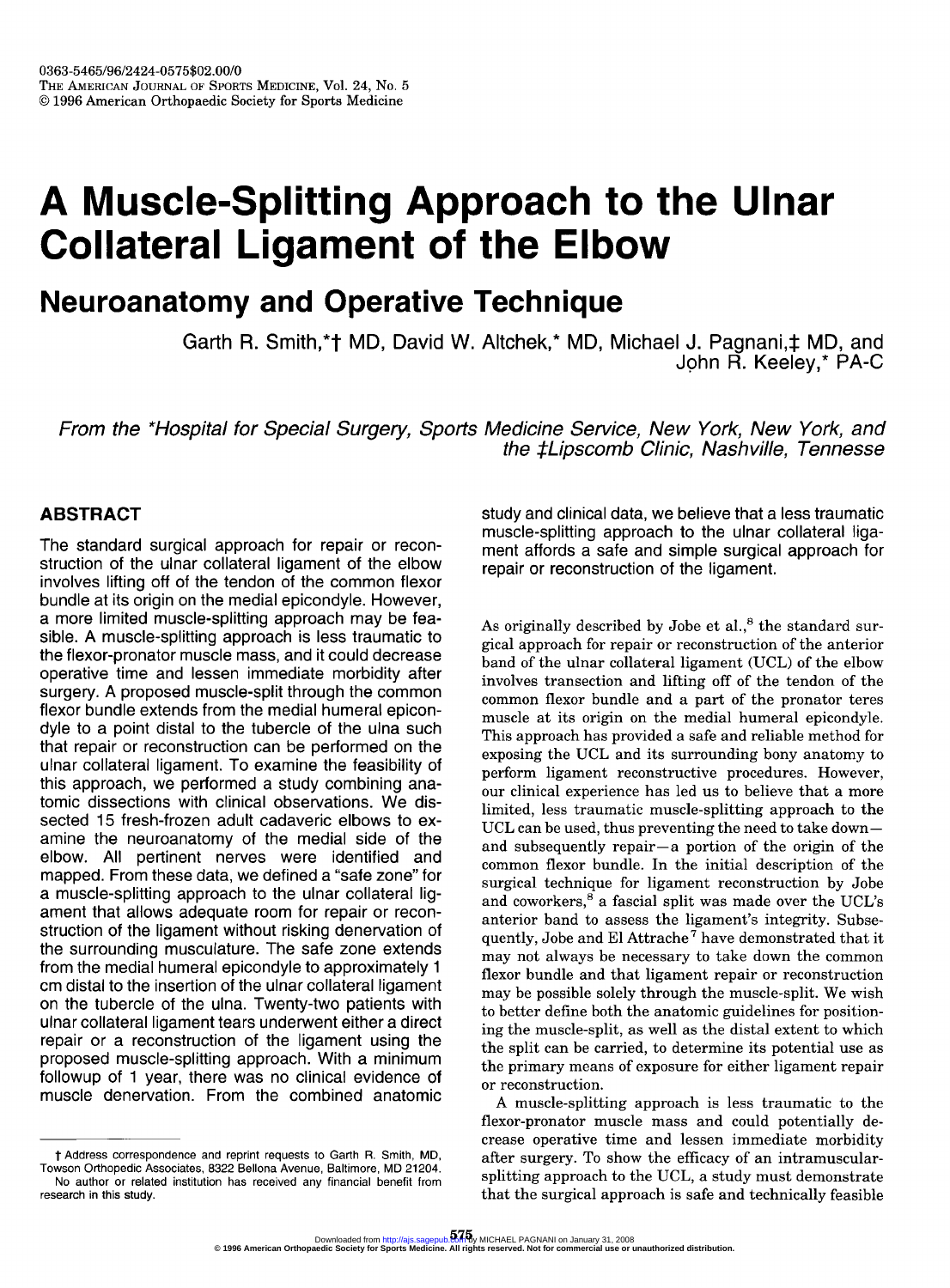and that adequate exposure for repair or reconstruction of the ligament has been obtained.

To determine the safe limits of proximal and distal extension (thus preventing muscular denervation), it must be demonstrated that the muscle-split is either sufficiently distant from the actual sites of muscular innervation or that it is essentially within an "internervous" plane. In reviewing the literature, there have been studies defining the course of the median and ulnar nerves, their branching patterns, and their internal anatomies.<sup>1,4,6,9-11,13</sup> Furthermore, some studies have measured the site of muscular innervation in relation to generalized bony landmarks (e.g., the medial epicondyle),  $1, 4, 9, 13$  but to our knowledge no study has looked specifically at the muscular innervation in relation to the UCL and its associated bony landmarks.

This study examines the neuroanatomy of the medial side of the elbow using cadaveric dissections and, from these examinations, the study defines a safe zone for a proposed muscle-splitting approach to the UCL. Twentytwo patients who had UCL tears subsequently underwent either repair or reconstruction of the ligament using the muscle-splitting approach. The intraoperative and postoperative clinical findings were examined to better define the role of the proposed surgical approach.

#### MATERIALS AND METHODS

First, 15 fresh-frozen cadaveric adult elbows were dissected to examine the neuroanatomy in the region of the flexor-pronator muscle mass and the anterior band of the UCL. The dissections were performed with the cadaveric elbows in slight flexion and through a standard longitudinal curvilinear skin incision centered over the medial epicondyle. The skin and subcutaneous tissue were carefully removed and branches of the medial antebrachial cutaneous nerve were identified. The positions of these branches were noted in relation to the medial epicondyle of the humerus and to the fascial line overlying the UCL (i.e., the site of the proposed muscle-split that is a fascial line in the posterior one third of the common flexor mass, extending from the medial epicondyle to the sublime tubercle of the ulna). A fascial raphe is generally identifiable between the ulnar-innervated flexor carpi ulnaris muscle and the median-innervated common flexor mass. The muscle-split is within this raphe or in the most anterior fibers of the flexor carpi ulnaris muscle when this raphe cannot be definitively identified.

Next, the ulnar nerve was identified proximal to the elbow, the cubital tunnel was unroofed, and the nerve was followed distally for approximately 6 cm. Using loupe magnification (original magnification,  $\times$ 2.5), motor branches were identified and their positions from the medial humeral epicondyle and the sublime tubercle of the ulna were measured and mapped.

The median nerve was then identified proximal to the elbow and its course was traced distally. To follow the nerve and its branches sufficiently past the area of interest, the flexor pronator muscle mass was partially detached at its origin on the medial humeral epicondyle and supracondylar ridge, and distally the muscle mass was transected 12 cm beyond the elbow. The entire flexorpronator muscle mass was then reflected toward the ulna (Fig. 1). This action exposed the undersurface of the muscles and, with this, the nerve branches were visualized as they entered the muscles. The sites of innervation were marked with spinal needles placed from deep to superficial, such that the needles exited the muscle roughly perpendicular to its surface (Fig. 2A). The muscle mass was then brought back to its native location and the origin of the common flexor bundle was sutured to its anatomic location on the medial epicondyle (Fig. 2B). The distances and positions of the needles were then measured and mapped in relation to three landmarks: 1) the medial humeral epicondyle, 2) the sublime tubercle of the ulna, and 3) the site of the muscle-split itself (Fig. 3).

The aforementioned data were then combined and a safe zone was created for performing a UCL-exposing muscle-split. This zone was such that exposure of the



Figure 1. A, cadaveric dissection of the median nerve. The pronator teres muscle has been divided at its origin and the entire common flexor mass has been transected approximately 12 cm distal to the elbow. The medial epicondyle and the sublime tubercle of the ulna are marked with K-wires. B, the flexor mass has been reflected toward the ulna to expose the undersurface of the musculature for examining and marking the points of innervation of the median nerve branches.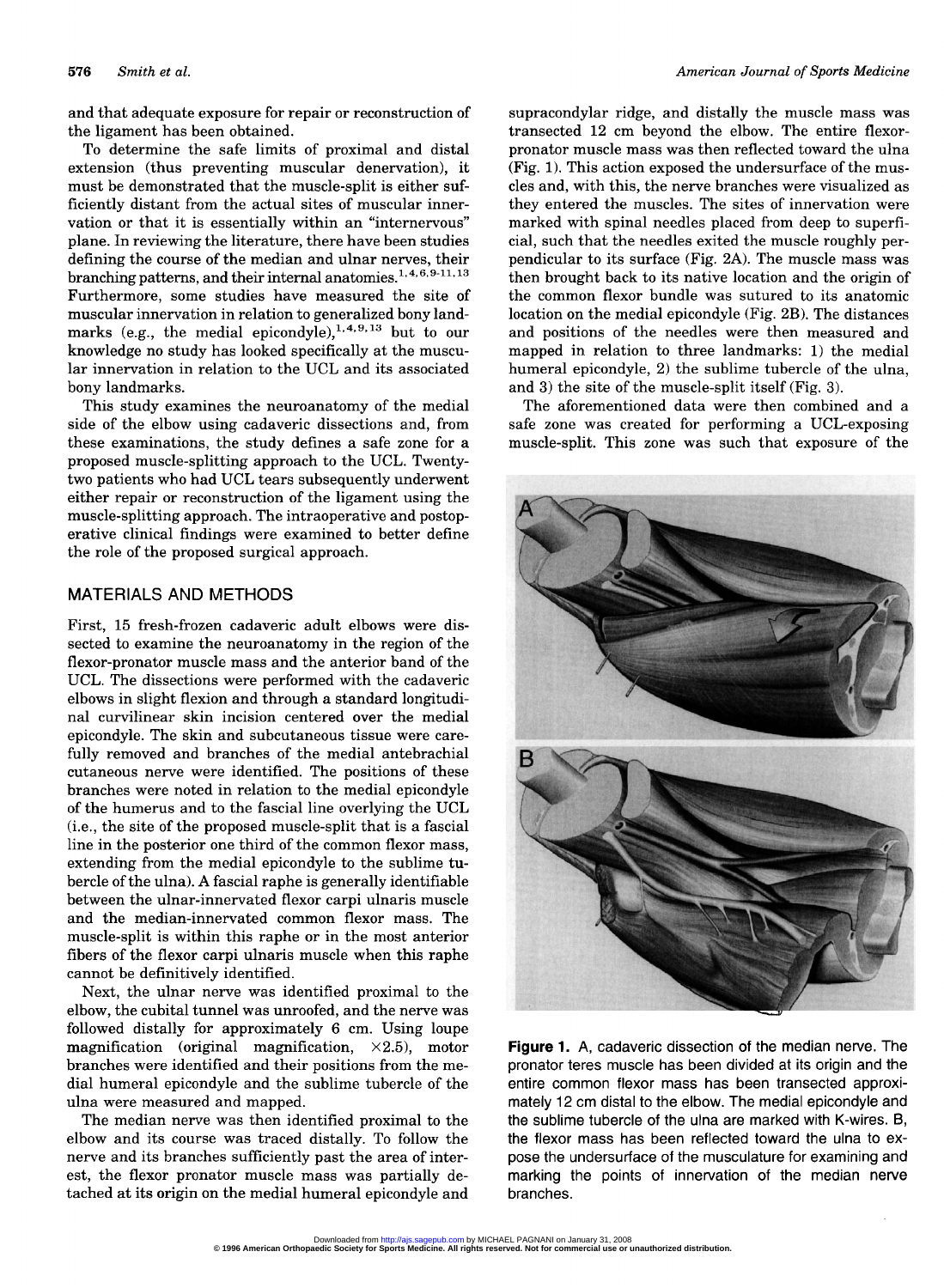

Figure 2. A, the median nerve's sites of innervation are marked with spinal needles from deep to superficial. B, the common flexor mass has been returned to its anatomic location, and distances are measured from the sites of innervation (as marked with needles) to the medial epicondyle and sublime tubercle (as marked with K-wires).



Figure 3. The plotted points of innervation of the branches of the median nerve (circles) and ulnar nerve (triangles). The site of the muscle-split extends primarily within the area of watershed innervation.

medial epicondyle, the anterior band of the UCL, and the sublime tubercle would allow sufficient room for either repair or reconstruction of the UCL without risking denervation of the surrounding muscle groups.

Twenty-two patients with UCL tears subsequently underwent either surgical repair or reconstruction of the ligament using the muscle-splitting approach. Care was taken to avoid any sharp exposure deep to the fascial split, and blunt dissection was routinely performed approximately 1 cm beyond the sublime tubercle. Fifteen patients had chronic UCL tears and 7 patients had acute traumatic episodes that accounted for their UCL injuries. The patients included 21 men and 1 woman (range, 17 to 24 years). Each injury involved the dominant upper extremity. Six patients underwent traditional reconstructions, 5 had augmented repairs, and 11 underwent primary repairs using suture-anchors. The ulnar nerve was not routinely transposed. Follow-up examinations averaged 2 years, 2 months (range, 13 months to 4 years). Each patient observed the standard rehabilitation protocol for UCL reconstruction after surgery.

#### **RESULTS**

In the superficial dissection, sensory branches of the medial antebrachial cutaneous nerve variably crossed the site of the muscle-split at points from 3 to 60 mm distal to the medial epicondyle. These sensory branches were preserved with identification and retraction.

The ulnar nerve is located just posterior to the site of the proposed approach and, thus, it is imperative to identify the nerve before proceeding with the split. There were no motor branches that directly crossed the site of the muscle-split, but in three specimens there were innervating branches approximately 1 cm distal to the sublime tubercle, which were roughly in line with the split. These motor branches were easily preserved with blunt dissection through the muscle mass and by taking care to remain subperiosteal when exposing the bone distal to the sublime tubercle. Furthermore, seven specimens had a branch innervating the flexor carpi ulnaris muscle proximal to the sublime tubercle. However, these branches were all more than 5 mm posterior to the line of the split and they were directed toward the olecranon head of the flexor carpi ulnaris muscle and, thus, they were preserved with posterior muscle retraction. In all of our specimens, the first motor branch went to the flexor carpi ulnaris muscle, and its point of innervation averaged 3.2 cm distal to the medial epicondyle (range, 1.5 to 5.6 cm). In general, the olecranon head of the flexor carpi ulnaris muscle was innervated before the condylar head, with the branches to the olecranon head directed more posteriorly. We also noted that in 5 of 15 specimens there were small branches innervating the elbow joint capsules. The small branches were routinely sacrificed to fully explore the nerves more distally.

The median nerve sends a variable number of innervating branches to the proximal portion of the flexor pronator muscle mass. All branches were anterior to the site of the muscle-split and, therefore, no branch was in danger during the split. Of the branches to the common flexor mass (we excluded those to the pronator teres muscle because they were consistently anterior and proximal to the area of interest), the most proximal branch innervated the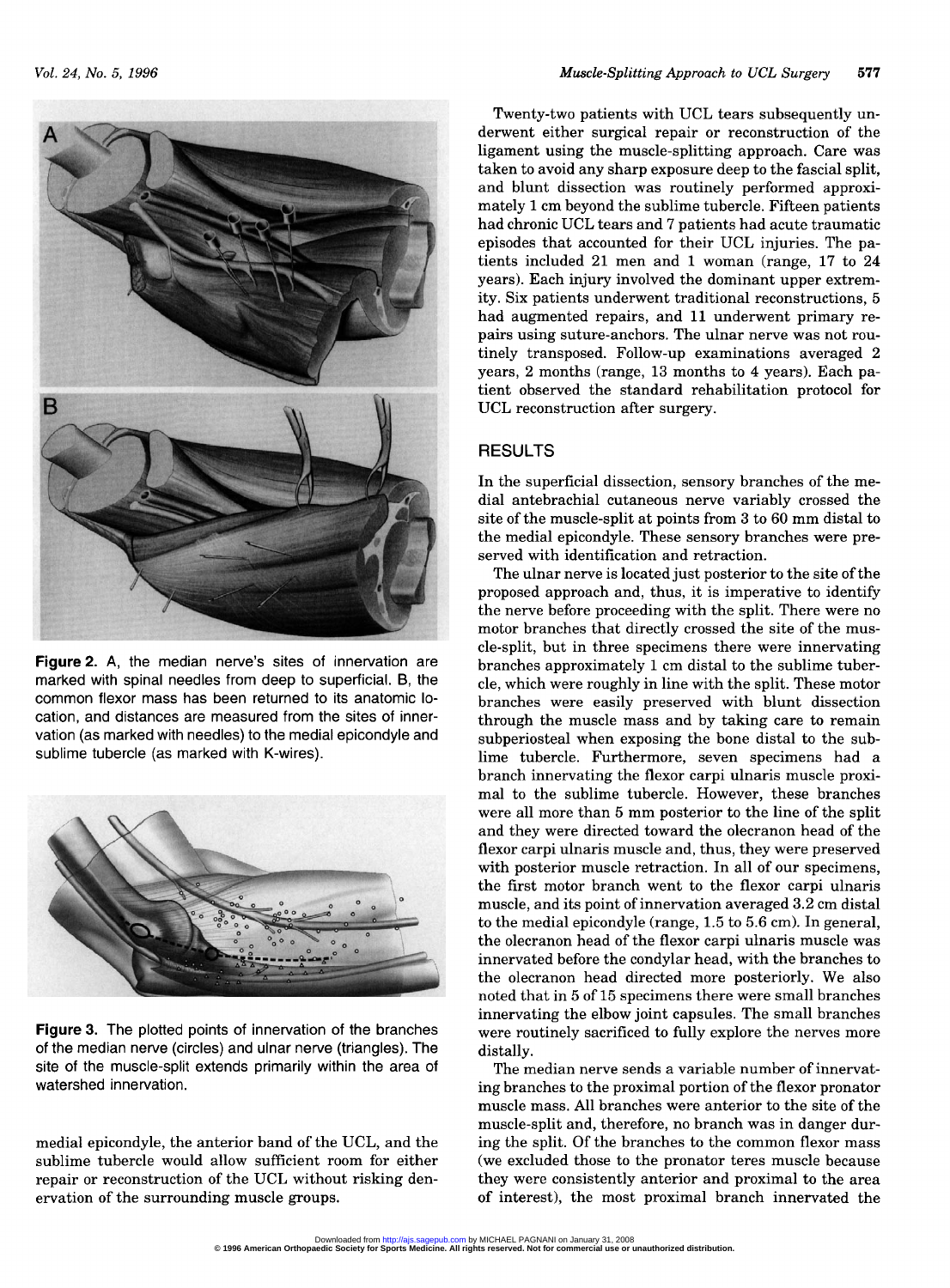muscle mass at an average of 3.1 cm (range, 1.9 to 4.3) distal to the medial epicondyle. In relation to the musclesplit, the closest branch at the level of the medial epicondyle was 1.8 cm anterior to the site of the fascial split, and at the level of the sublime tubercle, the closest branch was 0.9 cm anterior to the split. More distally, three specimens had a branch that approached the distal extent of the split. These branches were 1.1, 1.3, and 1.3 cm distal to the sublime tubercle, but they were anterior to an extension of the split by 0.4, 0.6, and 0.4 cm.

From the aforementioned data, we defined a safe zone for a muscle-splitting approach to the UCL (Fig. 4). This zone is wider in the radioulnar dimension proximally and it narrows distally. The zone runs from the medial epicondyle to approximately 1 cm distal to the sublime tubercle of the ulna. If dissection extends beyond this safe zone, there is a risk of injury to the most proximal branches of the ulnar or median nerves or both. (This branch would generally be to the flexor carpi ulnaris muscle because the UCL insertion on the sublime tubercle of the ulna lies under the anterior most fibers of this muscle; however, if extended farther distally, branches to the flexor digitorum profundus muscle would be encountered in the region of its ulnar and median nerve "watershed" innervation.)

Five of the cadaveric specimens were examined to test the feasibility of performing ligament reconstruction using bone tunnels. A muscle-split was made and carried 1 cm distal to the ulnar tubercle. Bone tunnels were made using the technique described by Jobe et al. $8$  Adequate exposure was obtained in all specimens.

Twenty-two patients with UCL tears underwent surgical repair or ligament reconstruction using the proposed muscle-splitting approach. With a minimum followup of 1 year, no patient had any clinical evidence of neuropathy during manual motor testing or two-point sensory examination.

#### Surgical Technique

The proposed approach uses either a standard medial incision centered over the UCL or a posterior incision raising an anterior flap to avoid branches of the medial antebrachial cutaneous nerve. The site of the proposed muscle-split is through the posterior one third of the common flexor bundle, within the most anterior fibers of the flexor carpi ulnaris muscle. This is essentially at the raphe between the flexor carpi ulnaris and palmaris longus muscles superficially and the flexor carpi ulnaris and flexor digitorum superficialis muscles slightly deeper. This raphe is more easily identified in the distal portion of the incision because proximally the muscles have a coalesced tendinous origin. The origin extends from the medial humeral epicondyle to a point distal to the insertion of the UCL on the sublime tubercle of the ulna (Fig. 5). This site for the muscle-split was chosen for two simple reasons. First, the UCL lies directly under this region of the common flexor mass (as Davidson and coworkers<sup>3</sup> have demonstrated in various degrees of elbow flexion). Second, the anterior portion of the flexor bundle (the flexor carpi radialis, palmaris longus, and flexor digitorum superficialis muscles) is innervated by the median nerve, and the posterior portion (the flexor carpi ulnaris muscle) is innervated by the ulnar nerve, thus making use of the internervous plane.

After making the fascial incision extending from the medial humeral epicondyle to a point overlying the suspected sublime tubercle (approximately 3 to 4 cm distally), the muscle is bluntly split down to the level of the UCL. The muscle-split can safely be extended 1 cm distal to the UCL's insertion on the sublime tubercle of the ulna. Subperiosteal dissection is performed to fully expose the ulna for placement of bone tunnels, and the retractors can be



Figure 4. The "safe zone" for a muscle-splitting approach to the UCL. The shaded areas represent the primary regions of innervation for the median and ulnar nerves. The inset shows the UCL, the related bony landmarks, and their proximity to the ulnar nerve lying immediately posterior.



Figure 5. The site of the muscle-split. It extends from the medial epicondyle of the humerus to approximately 1 cm distal to the UCL's insertion on the tubercle of the ulna. The site is through the posterior one third of the common flexor mass.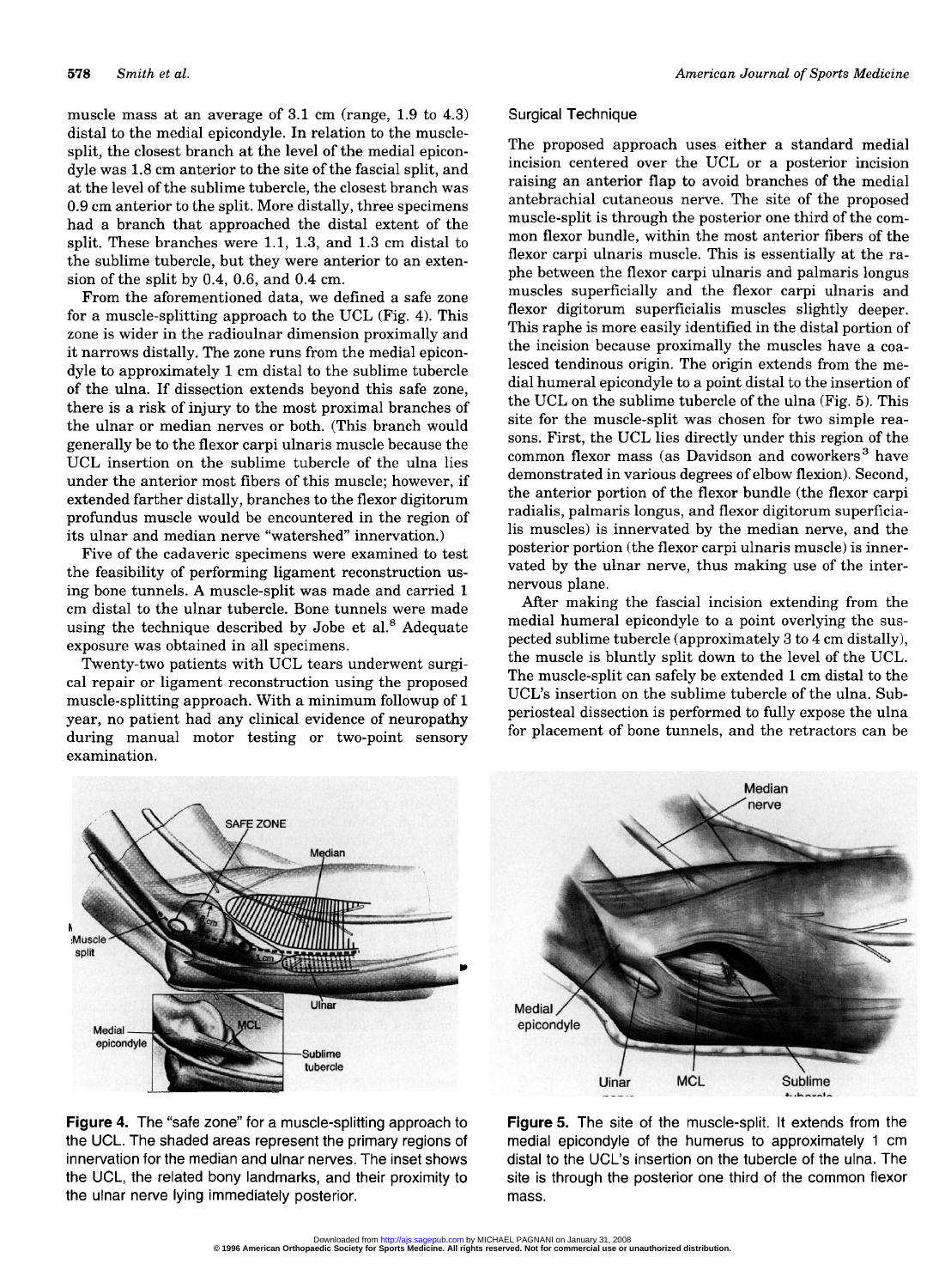left in place to protect the underlying ulnar nerve while the tunnels are created. Full exposure of the ligament and its bony attachments is thereby obtained such that either an augmented repair or a formal reconstruction of the UCL can be performed. After this, the fascia is repaired with a running 2.0 Vicryl suture (Ethicon Inc., Somerville, New Jersey).

#### **DISCUSSION**

When performing the standard surgical approach to the UCL as described by Jobe et al.,<sup>8</sup> the actual transection and lifting off of the common flexor mass is generally preceded by a muscle-split over the UCL to assess the ligament's integrity. The purpose of this study was to determine the extensile nature of the muscle-split and to provide intraoperative guidelines for defining the distal extent of the split. Based on the cadaveric specimens we examined, the defined safe zone easily allows complete exposure of the anterior band of the UCL and, thus, allows for direct repair. To perform ligament reconstruction, a small amount of muscle must be stripped subperiosteally in the region of the sublime tubercle to make the bone tunnels. This may require an additional 1 cm of split beyond the sublime tubercle to comfortably perform the reconstruction. Again, based on this study, adequate room was obtained.

The muscle-splitting approach offers several advantages over taking down part of the common flexor mass. First, the operative time may be lessened because takedown and repair of the flexor mass is unnecessary. Second, a muscle-split is less traumatic than taking down the tendon at its origin, and there may be less morbidity associated with pain and patient rehabilitation after surgery. (These outcomes were not specifically looked at in the present study; therefore, a randomized, controlled study will be needed to examine these areas.) Third, this approach is practical in that the UCL lies directly under the region of the anterior flexor carpi ulnaris muscle and not under the anterior portion of the common flexor bundle. Thus, transection and takedown of the common flexor bundle does not significantly increase exposure of the UCL itself. Fourth, it is unnecessary to routinely mobilize and transpose the ulnar nerve if either a direct or augmented repair of the ligament is performed. However, this point is controversial and perhaps depends more on a patient's symptoms before surgery, as well as the surgeon's impression that prophylactic transposition may benefit a patient who is in a population in which there is a high incidence of ulnar neuritis. $2,5$ 

This study does have limitations that make it impossible to provide absolute boundaries. First, there are anatomic variations both in the number of nerve branches as well as the absolute distances where they innervate the muscle mass.6,9,12,13 However, based on our dissections, there was consistently an area of musculature where no innervating branches crossed, and this area should be safe for an intramuscular split provided care is taken when extending the split more than 1 cm beyond the sublime tubercle. Second, the pattern of nerve arborization was

not specifically investigated in the specimens examined, but it would likely show variability. Given that the muscle-split is within a watershed area of innervation and that no actual branches were encountered during the split (neither in the cadaveric specimens nor the surgical patients), proceeding with careful blunt dissection will ensure safety in this proximal region of musculature. Third, the clinical ramifications of violating a single branch are unknown. Because the majority of the muscles within the flexor group receive innervation through multiple nerve branches, it is possible that there may be no clinical impairment noted even if the most proximal portion of the muscle mass is denervated. Our patient evaluation relied on the testing of manual motor strength and sensation, and it may have been helpful to have other clinical measurements (i.e., circumferential measurements of the forearms before and after surgery and at followup, or objective measurements of strength) or to have performed electrodiagnostic studies after surgery. However, given the complete lack of clinical neuropathy in our patients, further investigation was not routinely performed.

It is important to point out that this study was not designed to examine the efficacy of the various methods of surgically managing UCL tears (i.e., traditional reconstruction versus augmented reconstruction versus primary repair); instead, this study focused on showing the usefulness of the surgical approach.

#### **CONCLUSIONS**

We evaluated the use of a muscle-splitting approach through the posterior one third of the common flexor mass (i.e., the most anterior fibers of the flexor carpi ulnaris muscle) for providing complete exposure of the anterior band of the UCL and its related bony landmarks. Through a cadaveric study, we defined the safe zone and the anatomic landmarks for performing a muscle-split. In a cohort of 22 patients, the approach was used for reconstruction or repair of the UCL and proved to provide safe, simple, and complete access for either surgical procedure.

#### ACKNOWLEDGMENT

The authors thank Hugh Thomas for his illustrations.

#### REFERENCES

- 1. Blair WF, Joos K: The innervation of flexor carpi radialis: An interfascicular dissection. Arch Neurol 39: 647-649, 1982
- 2 Conway JE, Jobe FW, Glousman RE, et al: Medial instability of the elbow in throwing athletes Treatment by repair or reconstruction of the ulnar collateral ligament. J Bone Joint Surg 74A: 67-83, 1992
- 3. Davidson PA, Pink M, Perry J, et al: Functional anatomy of the flexor pronator muscle group in relation to the medial collateral ligament of the elbow. Am J Sports Med 23: 245-250, 1995
- 4. Fuss FK, Wurzl GH: Median nerve entrapment, pronator teres syndrome: Surgical anatomy and correlation with symptom patterns. Surg Radiol Anat 12: 267-271, 1990 pronator muscle group in relation to the medial collateral ligament of the<br>elbow. Am J Sports Med 23: 245-250, 1995<br>4. Fuss FK, Wurzl GH: Median nerve entrapment, pronator teres syndrome:<br>Surgical anatomy and correlation
- 
- 6 Gunther SF, DiPasquale D, Martin R: The internal anatomy of the median nerve in the region of the elbow. J Hand Surg 17A: 648-656, 1992